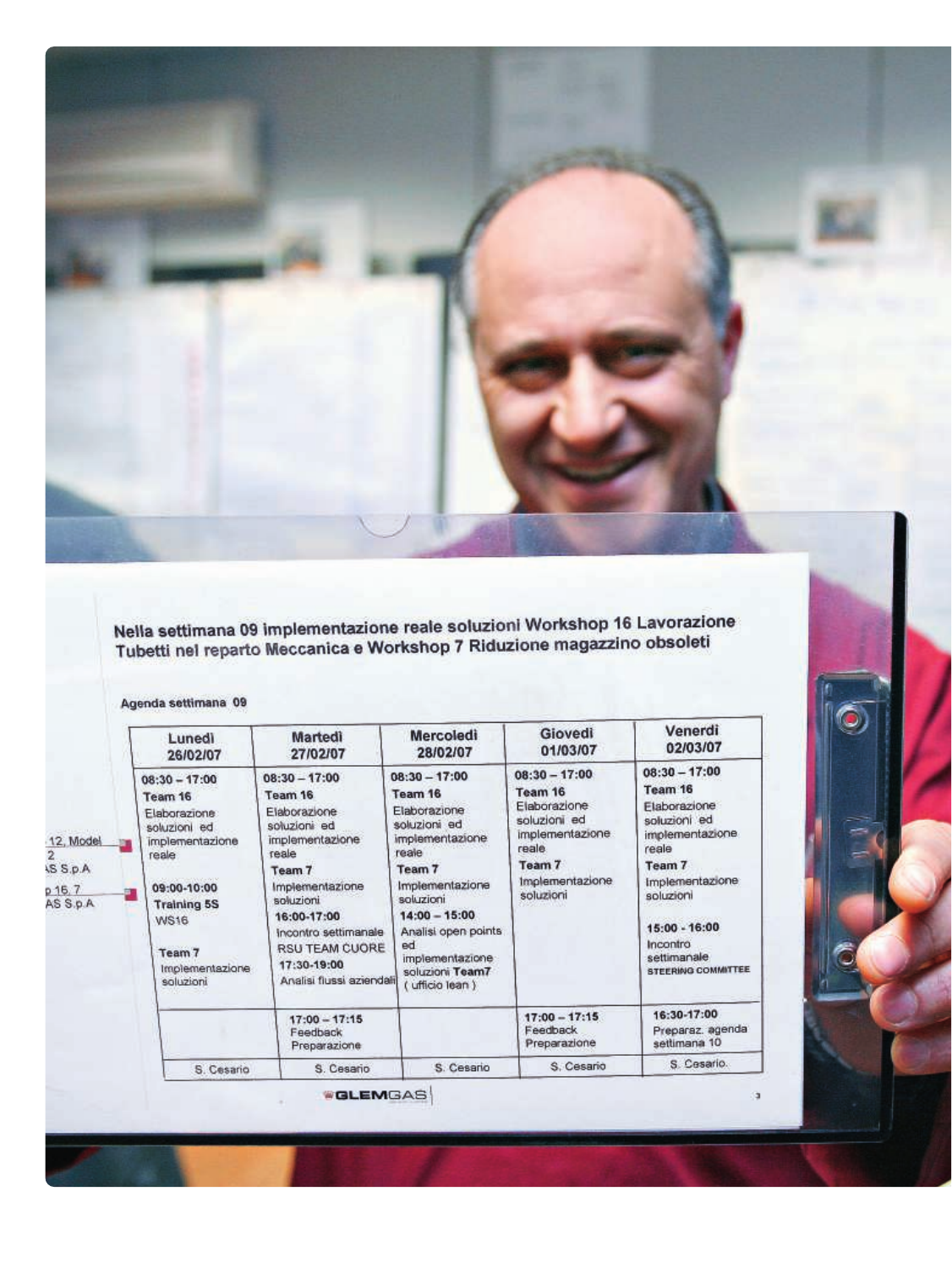## Salto Mentale

 $\blacksquare$  To ensure its competitiveness on the international market, the Italian company GLEM Gas S.p.A., a manufacturer of gas cookers, build-in hobs, and ovens, has switched its production process to the "just-in-time" principle, with the aid of Porsche Consulting. After the first cultural shock was overcome, the encounter with Kaizen, the Japanese philosophy of ongoing improvement, kindled a real fire among the employees.

**1** 

Reiner Schloz, **1** Markus Leser, GLEM Gas



The Juve-Tifosi soccer team hasn't had an easy time in Italy since its justified relegation to Series B. And in San Cesario sul Panaro in Modena province, one is well advised to show restraint when displaying one's love for the team in white and black. Recently, the old lady from Turin had a stroke of dumb luck: a 1:0 victory in Modena—an own goal just before the clock ran out.

Giuseppe Andreano doesn't want to talk about it. This is no time for unpleasant topics. Here in the office of the Kaizen manager, nothing is left to chance, that sometimes cruel companion. The walls are covered with precise descriptions of goals and assignments, strictly broken down by team, each personified by a group photo. The current state of affairs can be gleaned at any time from the colored pie charts. The visualization of the daily work and responsibilities is exemplary. At the GLEM Gas S.p.A. plant, the principles of lean production in connection with a continuous improvement process are taken seriously, and lived.

That's the way the boss, owner Gabriele Guerzoni, wants it. After all, the company in the idyllic rural area provides high-quality equipment to satisfy a basic need that represents the country of world champions even better internationally than does soccer: food. GLEM Gas manufactures build-in hobs, gas cookers and ovens, from bare utility products up to status-symbol models, and delivers them to half the world. GLEM Gas has significant market shares in Italy (12%) and all over Europe, having subsidiaries in France and Portugal. Also being present on international markets with a subsidiary in Australia and a constant growth in Far East and the Americas. The Modena plant ships out 280,000 free standing cookers a year; in addition, there are some 70,000 packed cooking units for the Middle East. Guerzoni says, "We will never be able to keep pace with the low-wage countries. If you want to maintain your position in foreign markets, you have to clean up at home first."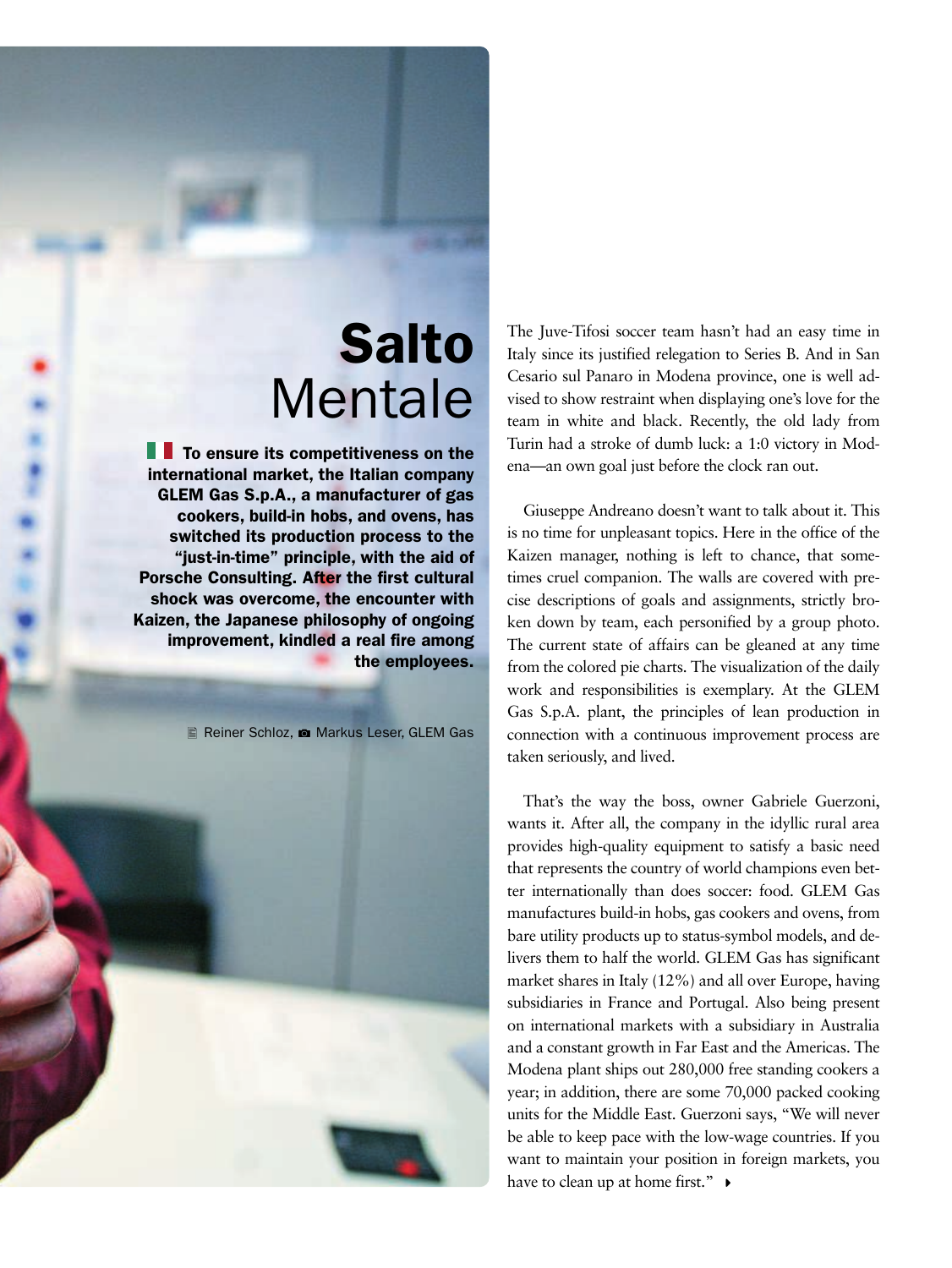

"Just in time" principles in cooker assembly: The work is taking place on the left while the parts ordered from the supermarket can be seen on the right

Porsche Consulting Italia's Attorney Federico Magno, head of division Nils Hof, and their team around Marcello D'Andola have done just that in an initial thirteenweek project. The restructuring of two assembly lines and the setup-time reduction at the sheet metal forming press were initiated and completed, and the introduction of a Kaizen organisation, including the definition of vision and layout, was undertaken.

Giuseppe Andreano witnesses some of the results of this operation every time he watches production in his plant from his office window. Inventory on the line has been

abolished; instead, a supermarket based on "just-in-time" principles has been set up, and the parts to be processed are commissioned. One employee per line makes sure resupply from the central warehouse is delivered on time. The employees had been prepared for this drastic change at a pilot workshop in the Porsche Academy in Bietigheim. "At the beginning, there was some confusion," Marco Guerzoni recalls. "The employees thought we wanted to take their working materials away from them."

Thus, the experience in San Cesario sul Panaro, as elsewhere, was that major changes can initially lead to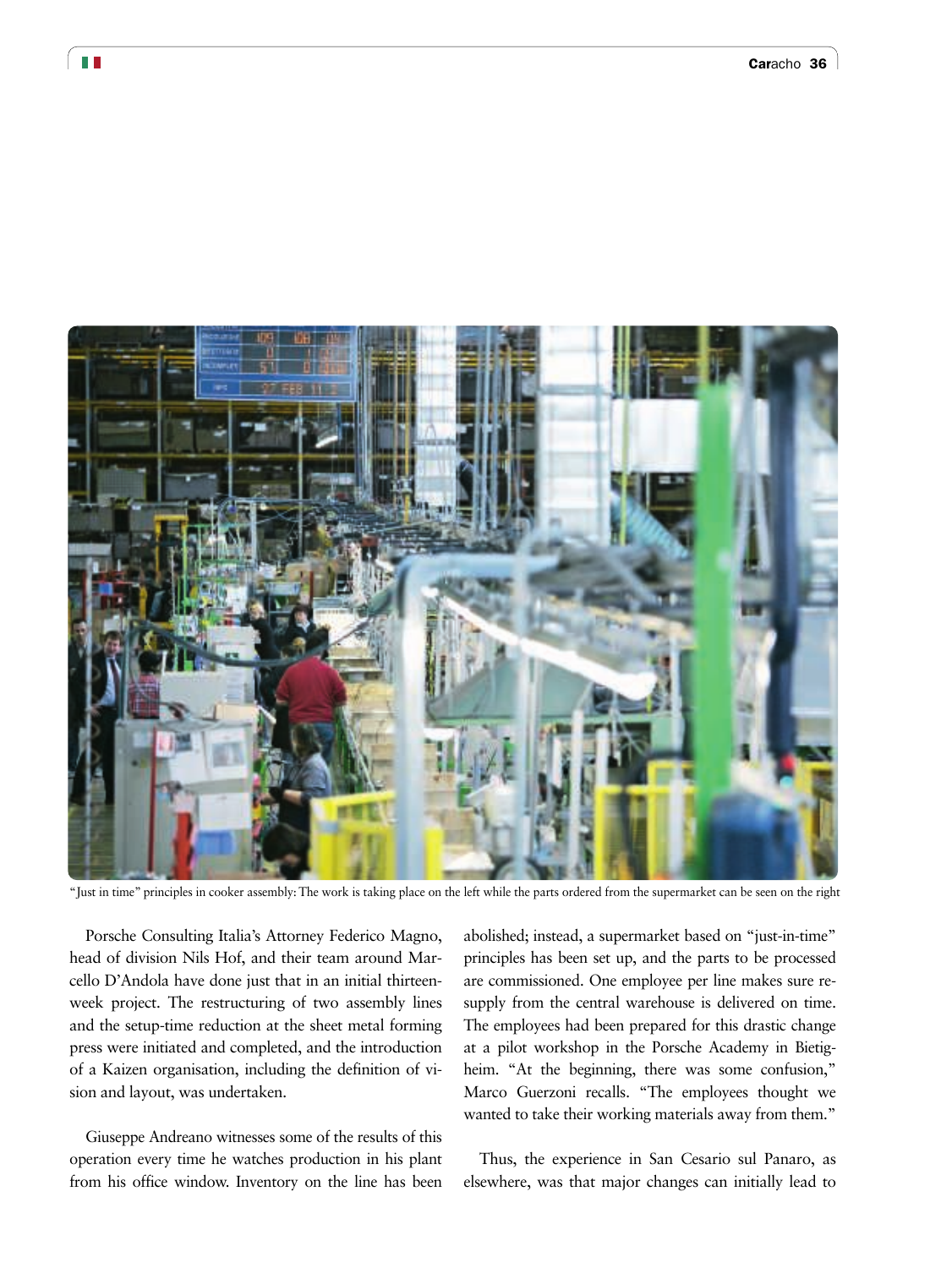misunderstandings and distrust. The labor unions sensed ill intent, and the employees became insecure. The change in mentality was definitely the main topic at the beginning of the restructuring process, production director Andrea Gullino says. "This complete rearrangement of the mode of operation in production to the pull principle, the path with continuous improvements—the employees first of all had to get all that into their heads." The fact that the salto mentale succeeded was in part due to the "social competence" of the consultants, Andreano explains. "They know how you have to talk and deal with people. And once we'd started working in the new way, everybody noticed that it ran better." When Kaizen is the issue, executives and labor unions usually sit at one table. They look at the future together and the results achieved so far are convincing.

Output of the lines has increased by 13 percent, with noticeably improved quality at the same time: the reject rate has dropped by up to 70 percent. And the space reduction of 40 percent even makes break areas possible where inventory used to be stacked. At some places, Kaizen boss Andreano explains, things are still a little tight: "If you walk through the plant, you can immediately see where we've already switched over and where we haven't yet."

The continuous improvement process is being carried out with the support of Porsche Consulting, but essentially it is being done under the company's own direction. The Kaizen coaches have been back in their own rows ever since the training of the consultant crew was completed. "And that's good," Nils Hof comments. "The key to the success of a consultation project is the speed and permanence with which we can have the improvement process run on its own. Targeted training is the key to that." Kaizen coaches like Rino Leonelli have assimilated the new working world. He says, "Previously, improvements always used to depend on the abilities and the improvisational talent of the individual. Now, we can rely on the method itself. And it works."

Boss Guerzoni, comparing the present with the past, refers to "two different ways of life" in his factory. "And we're just at the beginning of the road," he says. In production, mechanical processing will be the next to  $\rightarrow$ 



An oasis for workers' breaks: GLEM Gas has made room for it It's all on the list: Discussing the situation with Andrea Gullino (l.)

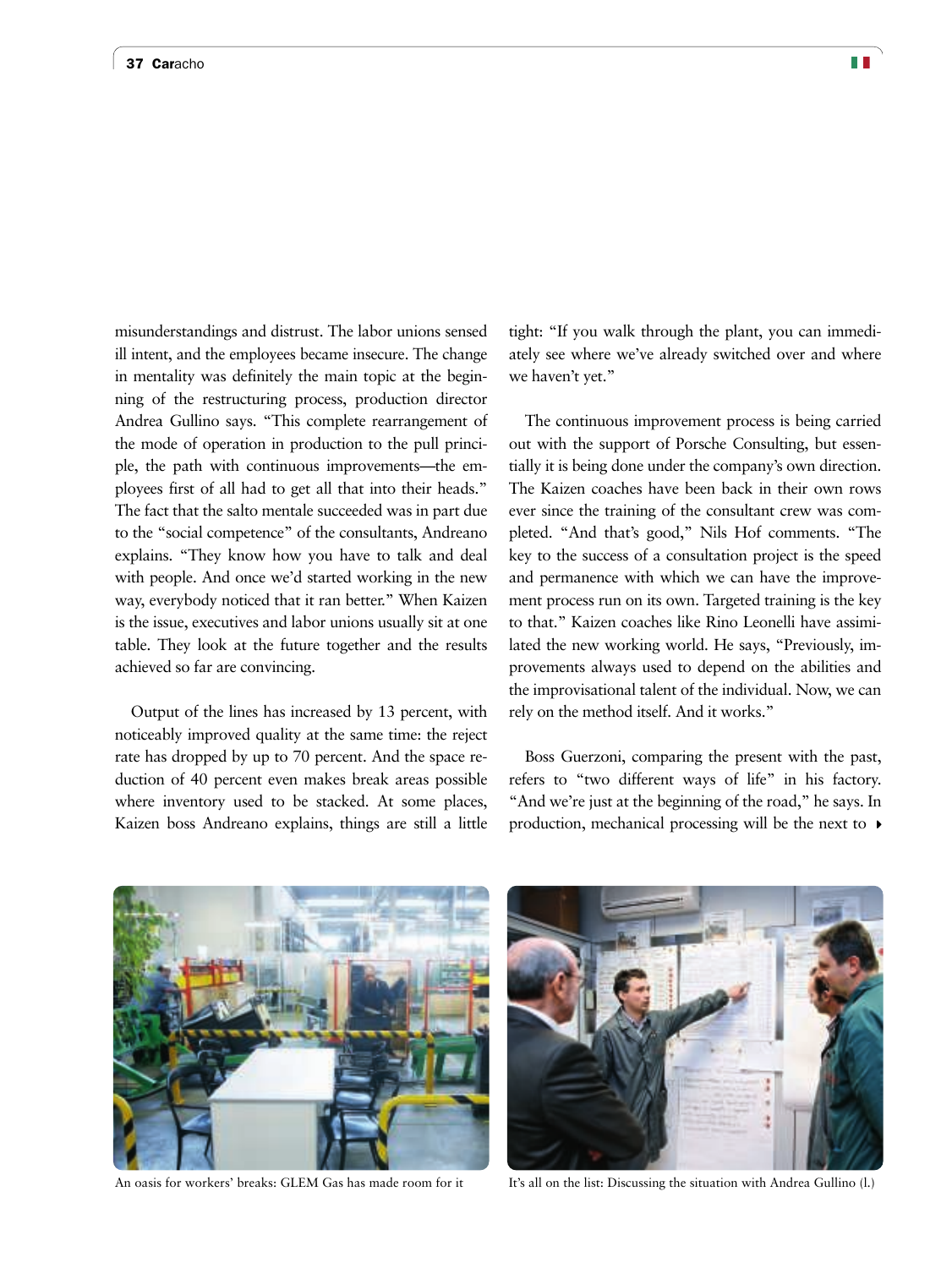

Very special steel: The latest luxury cooker from GLEM Gas fulfills all the requirements to be a status symbol

undergo restructuring. The vision of GLEM Gas is to introduce Kaizen in all areas of the company. The advantages of permanent improvement in small steps of limited duration are greatly appreciated in San Cesario sul Panaro. "If employees have too much time to deal with a solution to a problem, it turns into an endless story," says Guerzoni. At GLEM Gas, they prefer to look ahead. And in the future, too, the words "own goal" won't be found in the work descriptions on the wall of Giuseppe Andreano's office.  $\triangleleft$ 



Gabriele Guerzoni (r.) with son Marco: A complete changeover